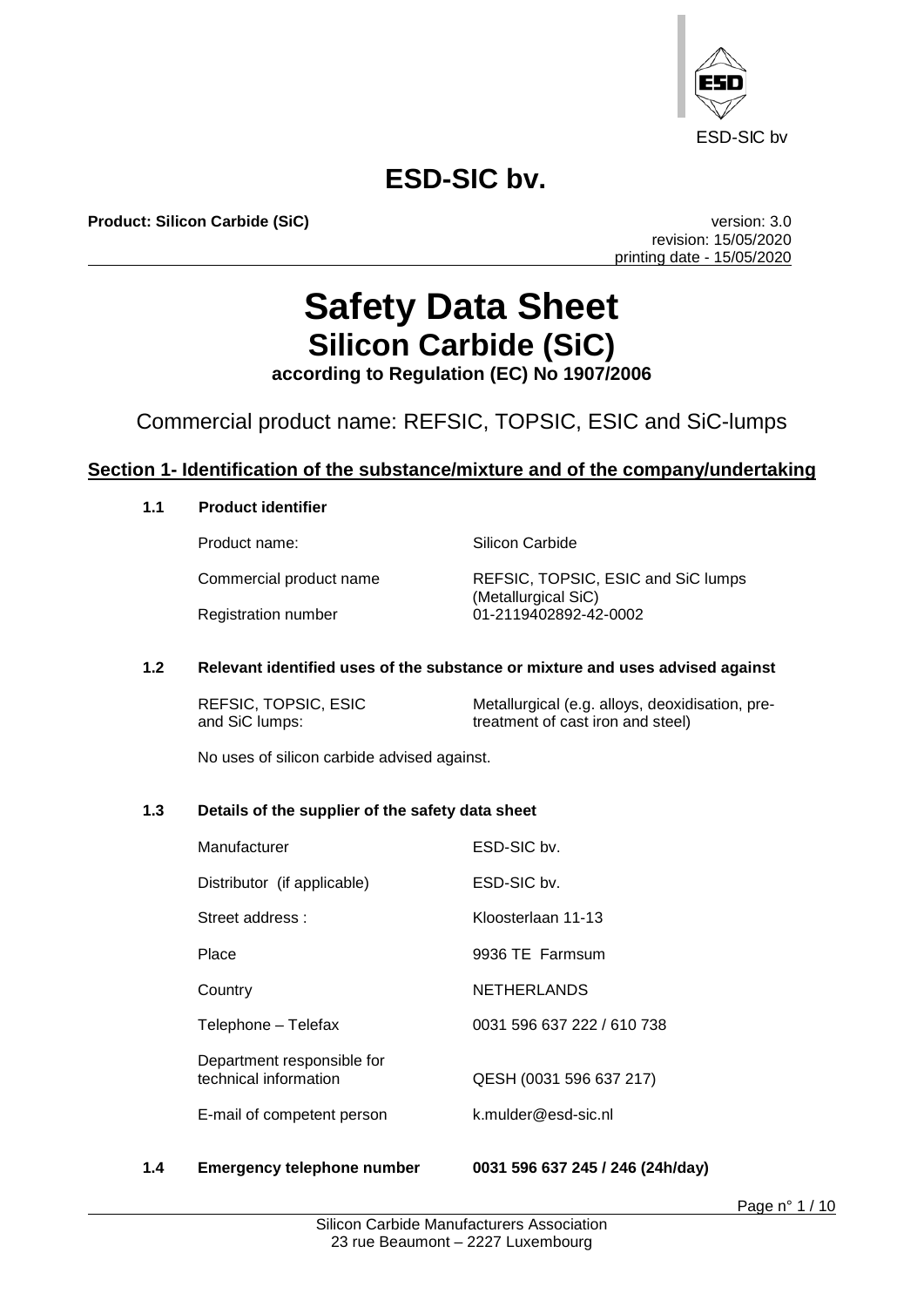

#### **Product: Silicon Carbide (SiC)** version: 3.0

revision: 15/05/2020 printing date - 15/05/2020

### **Section 2- HAZARDS IDENTIFICATION**

#### **2.1 Classification of the substance or mixture**

SiC (crude and grains) is not classified as dangerous substance or mixture according to Regulation (EC) No 1272/2008.

#### **2.2 Label elements**

No labelling required for SiC.

#### **2.3 Other hazards**

SiC does not fulfil the criteria for the classification as PBT or vPvB.

No specific toxicity described for SiC crude and grains.

## **Section 3- COMPOSITION / INFORMATION ON INGREDIENTS**

#### **3.1 Substances**

Silicon Carbide (SiC) EC N°: 206-991-8, CAS 409-21-2, range 26-97 %

(not classified according to Regulation (EC) N° 1272/2008)

#### **Other ingredients**

May also contain traces of respirable crystalline silica (less than 0.01% w/w.

## **Section 4- FIRST AID MEASURES**

### **4.1 Description of first aid measures**

| Inhalation   | No special action required.                                                                                                            |
|--------------|----------------------------------------------------------------------------------------------------------------------------------------|
| Skin contact | No special action required.<br>Mechanical irritant, prolonged contact may cause<br>skin abrasion.<br>Seek medical attention if needed. |
| Eye contact  | Flush with plenty of clean water.<br>Mechanical irritant, contact may cause tearing and<br>redness.                                    |

Seek medical advice if irritation persists.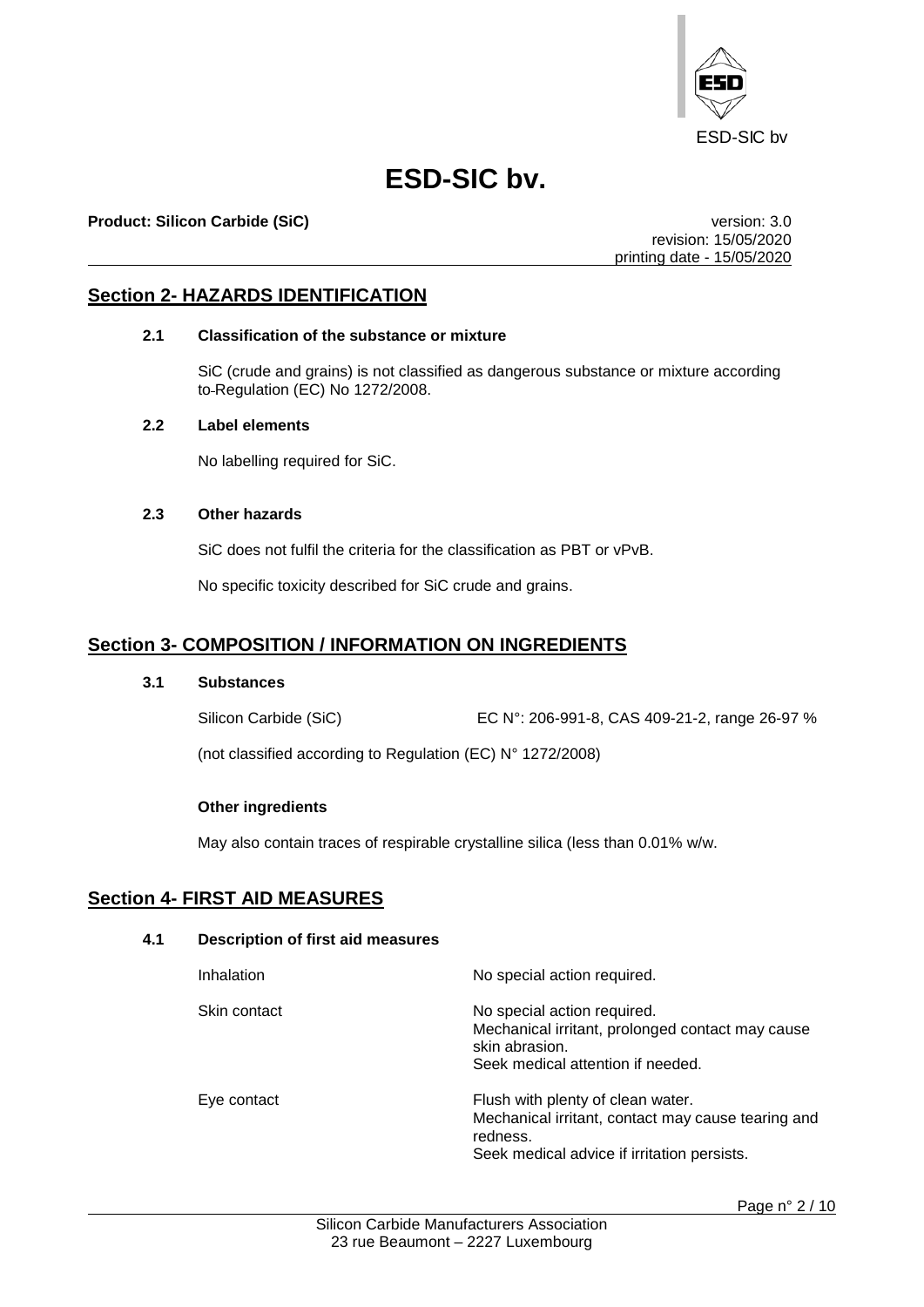

**Product: Silicon Carbide (SiC)** version: 3.0 revision: 15/05/2020 printing date - 15/05/2020 Ingestion **No special action required. 4.2 Most important symptoms and effects, both acute and delayed** Not applicable **4.3 Indication of any immediate medical attention and special treatment needed** No specific treatment required **Section 5- FIREFIGHTING MEASURES 5.1 Extinguishing media** General information Not inflammable Suitable extinguishing media Use extinguishing measures appropriate to the sources of the fire Extinguishing media not to be used for safety reasons None known **5.2 Special exposure hazards arising from the substance or mixture**  No special exposure hazards known arising from the product itself, combustion products or resulting gases. **5.3 Advice for fire fighters** Special protective equipment Not applicable **Section 6- ACCIDENTAL RELEASE MEASURES 6.1 Personal precautions, protective equipment and emergency procedures** Limit dust formation, use disposable (P2 as a minimum) dust protection mask

#### **6.2 Environmental precautions**

No special measures required

#### **6.3 Methods and material for containment and cleaning up**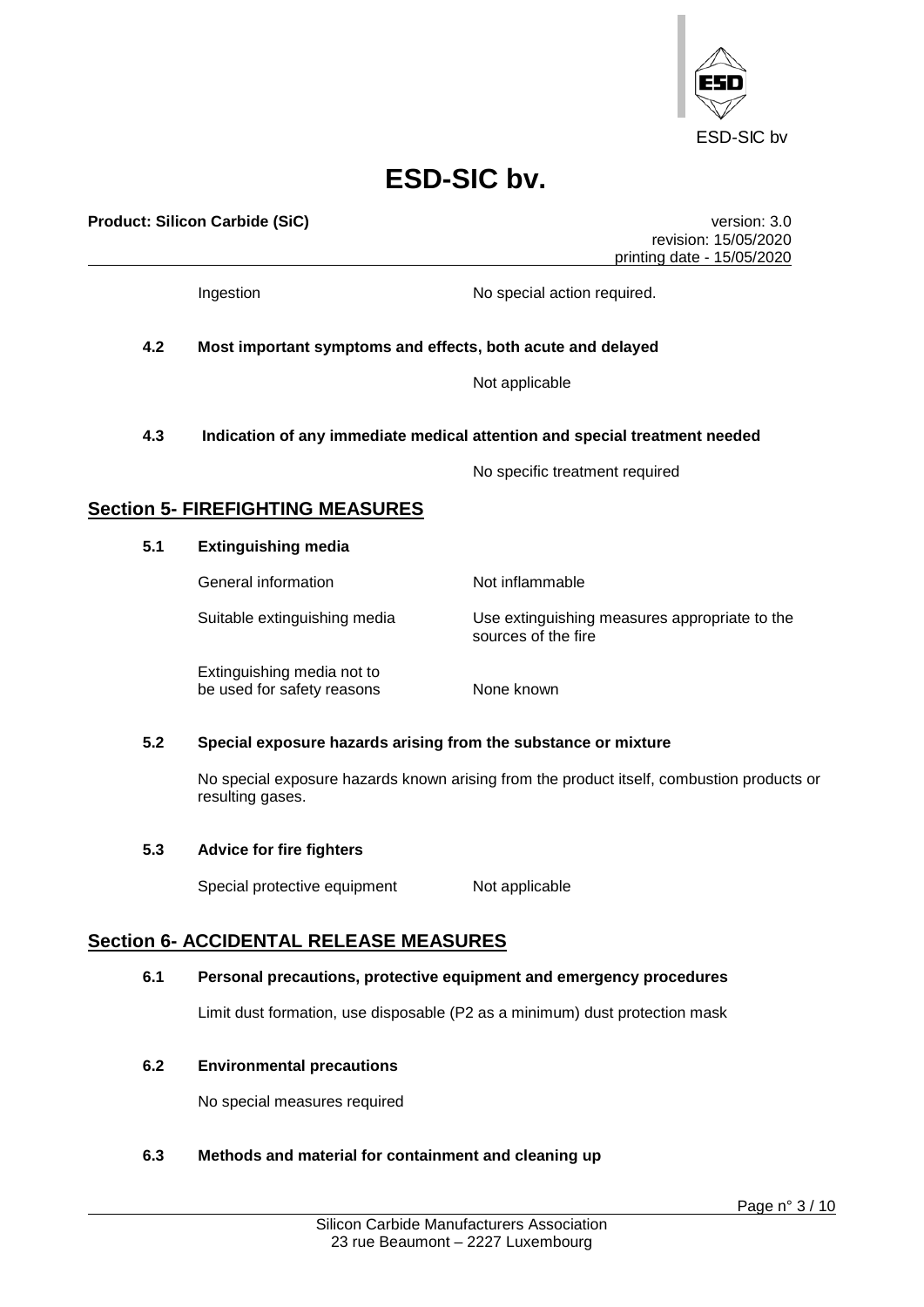

### **Product: Silicon Carbide (SiC) version: 3.0**

revision: 15/05/2020 printing date - 15/05/2020

Pick up mechanically and dispose of in accordance to regulations

#### **6.4 Reference to other sections**

See also section 7 and 8.

## **Section 7- HANDLING AND STORAGE**

### **7.1 Precautions for safe handling**

Minimize dust formation

Precautions against fire and explosion No danger of fire and dust explosion

### **7.2 Conditions for safe storage, including any incompatibilities**

| Conditions of storage rooms and vessels     | No special precautionary measures |
|---------------------------------------------|-----------------------------------|
| Advice of storage of incompatible materials | <b>None</b>                       |
| Further information of storage              | None                              |

### **7.3 Specific end use(s)**

Not applicable

## **Section 8- EXPOSURE CONTROLS / PERSONAL PROTECTION**

#### **8.1 Control parameters**

Components with specific control parameters as limit values

|            |                 |                | Limit value            | Occupational limit value |                            |                   |                            |       |                 |
|------------|-----------------|----------------|------------------------|--------------------------|----------------------------|-------------------|----------------------------|-------|-----------------|
| substance  | $CAS-N^{\circ}$ | $EC-N^{\circ}$ | type                   | Long term                |                            | Short term        |                            | Peak  | source, remark  |
|            |                 |                | (country of<br>origin) | mg/m <sup>3</sup>        | ml/m <sup>3</sup><br>(ppm) | mg/m <sup>3</sup> | ml/m <sup>3</sup><br>(ppm) | limit |                 |
|            |                 |                | WEL                    |                          |                            |                   |                            |       | EH40/2005       |
| Silicon    |                 |                | UK                     | 10                       |                            |                   |                            |       | Workplace       |
| Carbide,   | 409-21-2        |                |                        |                          |                            |                   |                            |       | exposure limits |
| Inhalable  |                 |                | <b>OELV</b>            |                          |                            |                   |                            |       | Chemical        |
| fraction   |                 |                | Ireland                | 10                       |                            |                   |                            |       | Agents Code of  |
|            |                 |                |                        |                          |                            |                   |                            |       | Practice        |
| Silicon    |                 |                | WEL                    |                          |                            |                   |                            |       | EH40/2005       |
| Carbide,   | 409-21-2        |                | UK                     | 4                        |                            |                   |                            |       | Workplace       |
| respirable |                 |                |                        |                          |                            |                   |                            |       | exposure limits |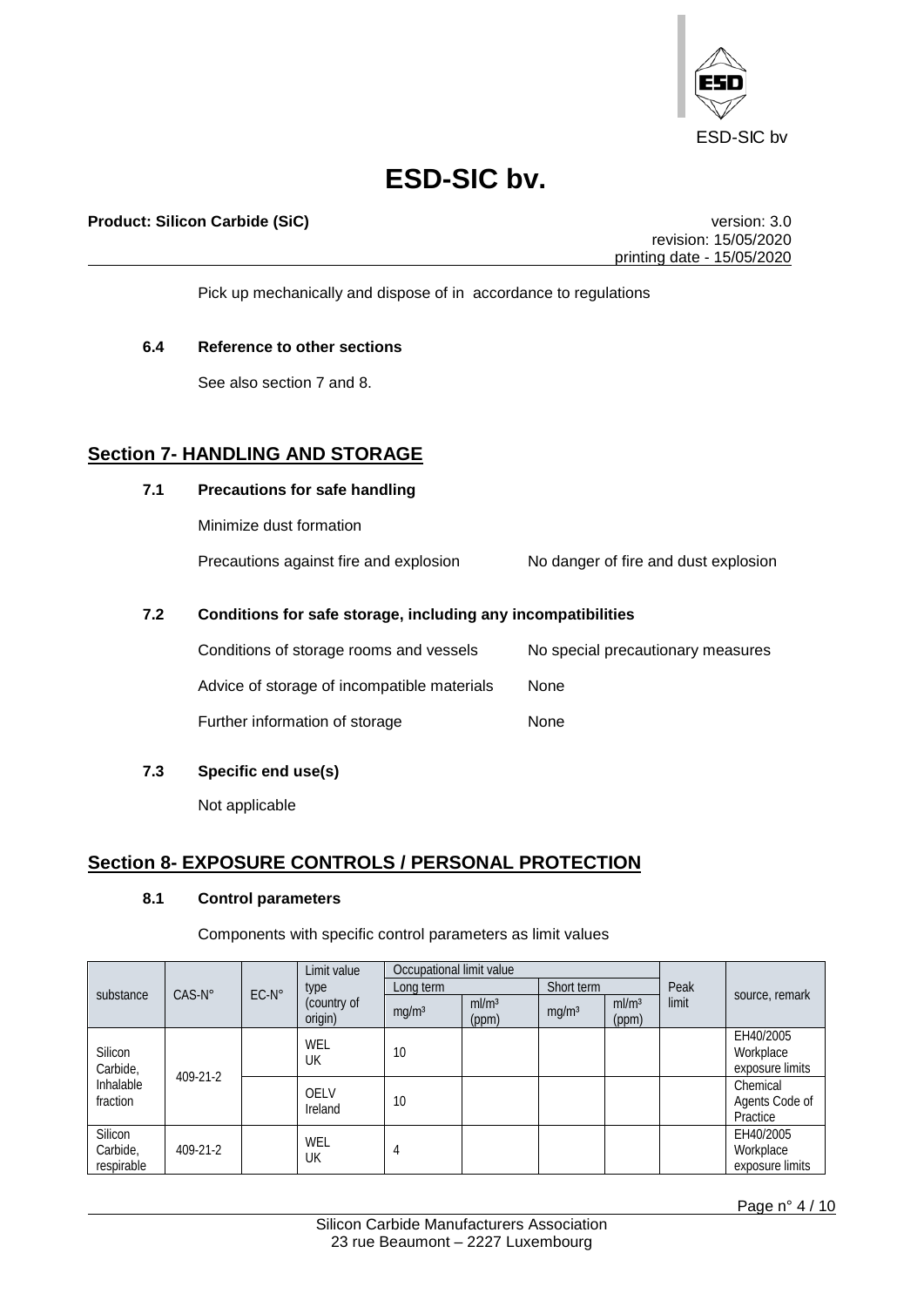

## **Product: Silicon Carbide (SiC)** version: 3.0

## revision: 15/05/2020 printing date - 15/05/2020

|                                                   |                 |                | Limit value                       | Occupational limit value |                   |                   |                   |               |                                        |
|---------------------------------------------------|-----------------|----------------|-----------------------------------|--------------------------|-------------------|-------------------|-------------------|---------------|----------------------------------------|
| substance                                         | $CAS-N^{\circ}$ | $EC-N^{\circ}$ | type<br>(country of               | Long term                | ml/m <sup>3</sup> | Short term        | ml/m <sup>3</sup> | Peak<br>limit | source, remark                         |
|                                                   |                 |                | origin)                           | mg/m <sup>3</sup>        | (ppm)             | mg/m <sup>3</sup> | (ppm)             |               |                                        |
| fraction                                          |                 |                | <b>OELV</b><br>Ireland            | 3                        |                   |                   |                   |               | Chemical<br>Agents Code of<br>Practice |
| Dusts non-<br>specific,<br>Inhalable<br>fraction  |                 |                | <b>OELV</b><br>Ireland            | 10                       |                   |                   |                   |               | Chemical<br>Agents Code of<br>Practice |
| Dusts non-<br>specific,<br>respirable<br>fraction |                 |                | <b>OELV</b><br>Ireland            | 4                        |                   |                   |                   |               | Chemical<br>Agents Code of<br>Practice |
| Dusts non-<br>specific,<br>Inhalable<br>fraction  |                 |                | <b>OELV</b><br>Netherlands        | 10                       |                   |                   |                   |               | Sociaal<br>Economische<br>Raad (SER)   |
| Dusts non-<br>specific,<br>respirable<br>fraction |                 |                | <b>OELV</b><br><b>Netherlands</b> | 5                        |                   |                   |                   |               | Sociaal<br>Economische<br>Raad (SER)   |

Additional national exposure limit values have to be taken into consideration.

#### **8.2 Exposure controls**

| Further information for system<br>design and engineering measures | Use engineering controls to ensure compliance<br>(implies air monitoring strategy, proper selection of<br>air sampling equipment and statistical analysis of<br>dust levels) with applicable dust exposure limits |
|-------------------------------------------------------------------|-------------------------------------------------------------------------------------------------------------------------------------------------------------------------------------------------------------------|
| <b>Personal protection equipment</b>                              |                                                                                                                                                                                                                   |
| General hygiene                                                   | Observe standard hygiene practices<br>(e.g. do not eat or drink at the workplace, comply<br>with smoking rules in the company)                                                                                    |
| Respiratory protection                                            | Avoid inhaling the dust; if in specific circumstances,<br>compliance cannot be achieved, use a disposable<br>(P2 as a minimum) dust protection mask                                                               |
| Hand protection                                                   | Protective gloves are recommended                                                                                                                                                                                 |
| Eye protection                                                    | Wear safety glasses                                                                                                                                                                                               |
| Environmental exposure controls                                   | See section 6 and 7. No further measures required                                                                                                                                                                 |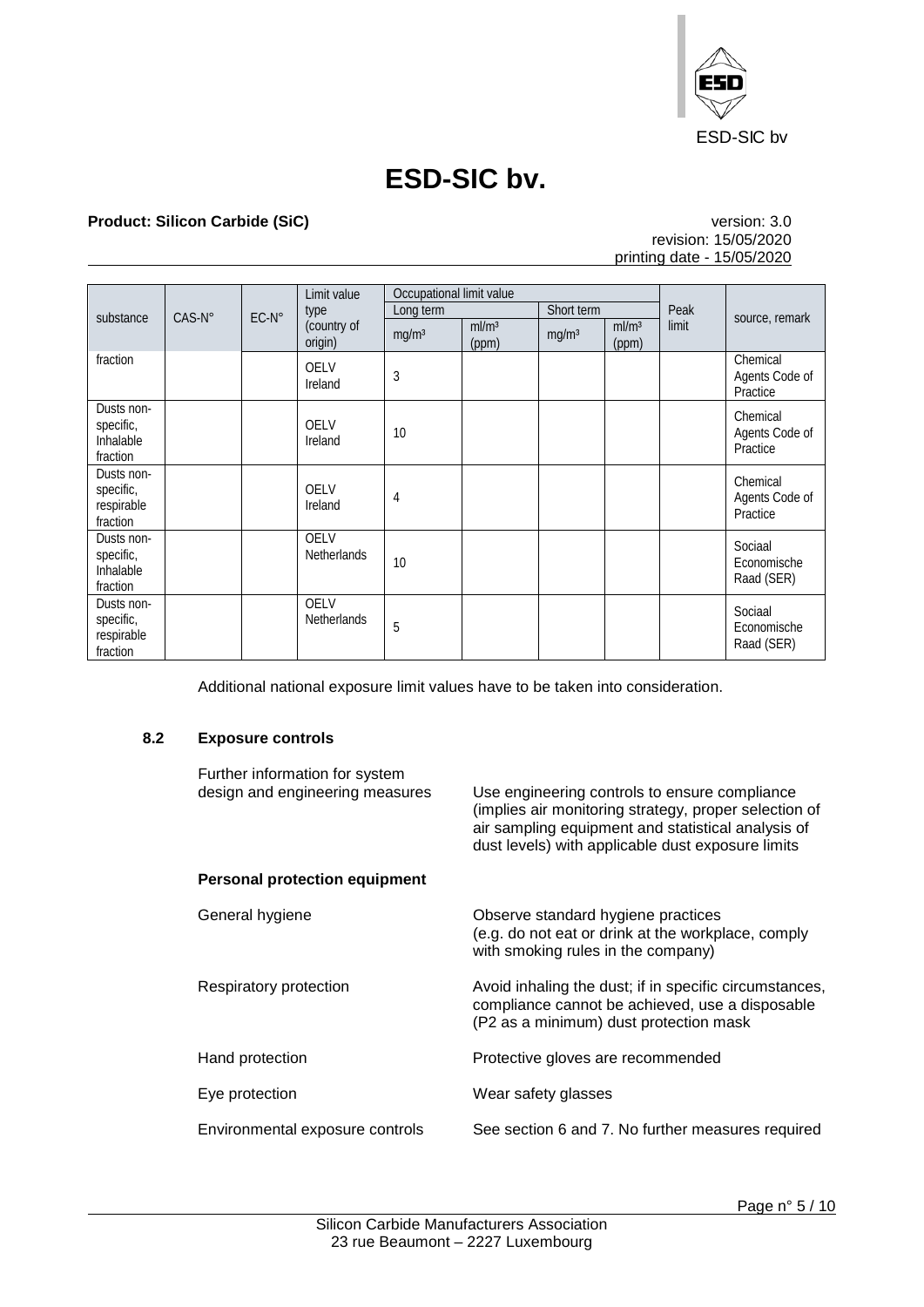

**Product: Silicon Carbide (SiC) version: 3.0** 

revision: 15/05/2020 printing date - 15/05/2020

## **Section 9- PHYSICAL AND CHEMICAL PROPERTIES**

## **9.1 Information on basic physical and chemical properties**

| Form                                            | Grains, powder                 |
|-------------------------------------------------|--------------------------------|
| Colour                                          | Green, dark green, black       |
| Odour                                           | <b>Odourless</b>               |
| Change in physical state                        | Not in normal condition of use |
| Flash point                                     | Not applicable                 |
| Flammability                                    | Not applicable                 |
| Ignition temperature                            | Not applicable                 |
| Autoflammibility                                | Not applicable                 |
| Oxidizing properties                            | Not applicable                 |
| <b>Explosive limits</b>                         | Not applicable                 |
| Specific gravity                                | approx. $3.2$ g/cm $3$         |
| <b>Bulk density</b>                             | 1000-1800 kg/m <sup>3</sup>    |
| Solubility in water                             | Practically non soluble        |
| PH value                                        | Not applicable                 |
| <b>Partition coefficient</b><br>n-octanol/water | Not applicable                 |

### **9.2 Other information**

| Respirable dustiness           | $<$ 0,1 % m/m (grainsize 0-0,1 mm SiC) |
|--------------------------------|----------------------------------------|
| according to EN 15051 standard | $<$ 0,01% (larger grain sizes)         |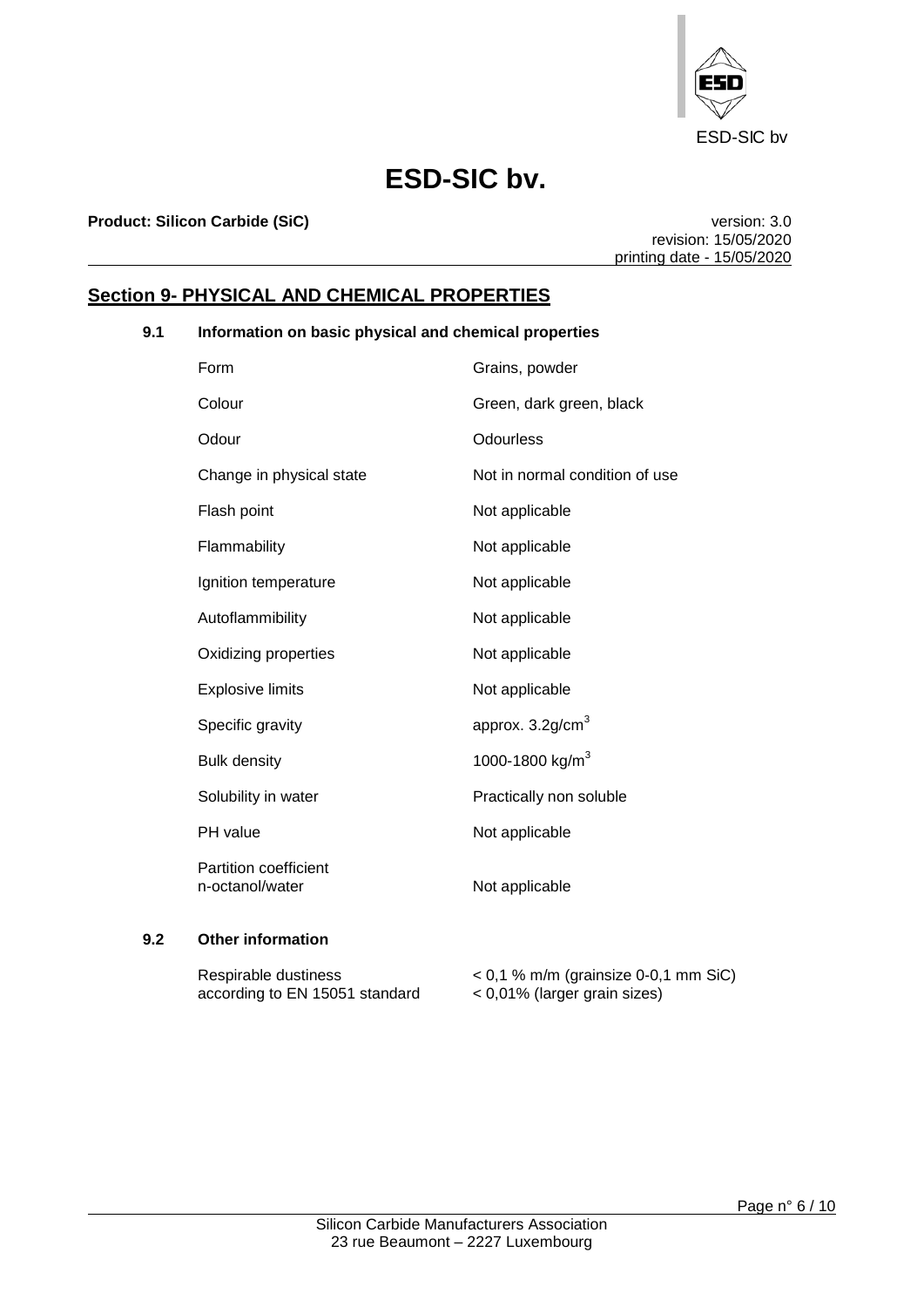

**Product: Silicon Carbide (SiC) version: 3.0** 

revision: 15/05/2020 printing date - 15/05/2020

## **Section 10- STABILITY AND REACTIVITY**

| 10.1              | <b>Reactivity</b>                                                      | No reactivity hazards  |
|-------------------|------------------------------------------------------------------------|------------------------|
| 10.2 <sub>1</sub> | <b>Chemical stability</b>                                              | The material is stable |
| 10.3              | <b>Possibility of hazardous reactions</b> No hazardous reactions known |                        |
| 10.4              | <b>Conditions to avoid</b>                                             | Not applicable         |
| 10.5              | Incompatible materials                                                 | Not applicable         |
| 10.6              | Hazardous decomposition products Not applicable                        |                        |

## **Section 11- TOXICOLOGICAL INFORMATION**

| 11.1<br>Information on toxicological effects |                                                                |
|----------------------------------------------|----------------------------------------------------------------|
| General information                          | No hazardous effects known, if used under normal<br>conditions |
| (a) acute toxicity                           | No harmful effects identified, based on available<br>data      |
| (b) irritation                               | No harmful effects identified, based on available<br>data      |
| (c) corrosivity                              | No harmful effects identified, based on available<br>data      |
| (d) sensitisation                            | No harmful effects identified, based on available<br>data      |
| (e) repeated dose toxicity                   | No harmful effects identified, based on available<br>data      |
| (f) carcinogenicity                          | No harmful effects identified, based on available<br>data      |
| (g) mutagenicity                             | No harmful effects identified, based on available<br>data      |
| (h) toxicity for reproduction                | No harmful effects identified, based on available<br>data      |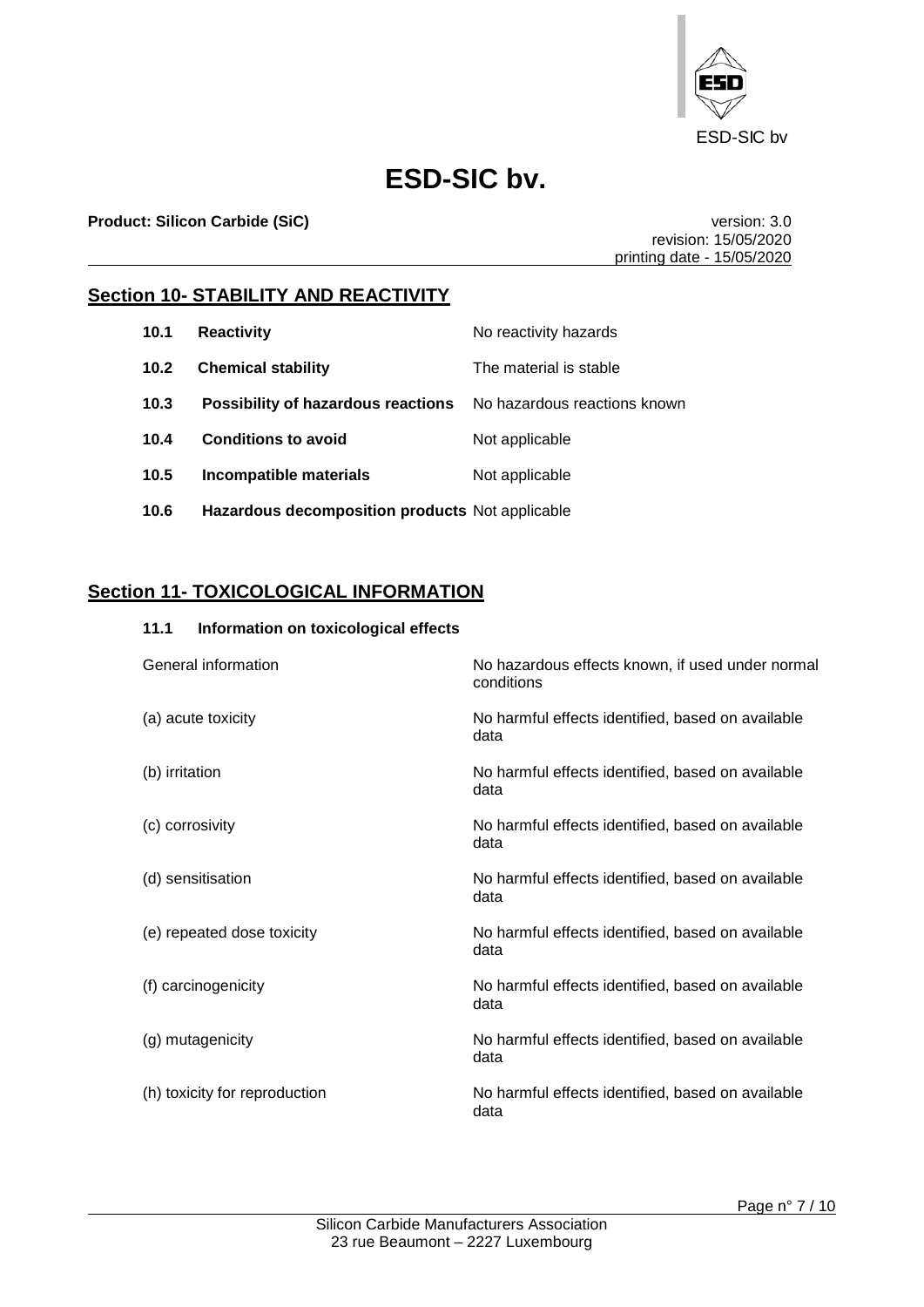

**Product: Silicon Carbide (SiC)** version: 3.0

revision: 15/05/2020 printing date - 15/05/2020

## **Section 12- ECOLOGICAL INFORMATION**

| 12.1 | <b>Toxicity</b>                                     | No harmful effects identified based on available data                                                              |
|------|-----------------------------------------------------|--------------------------------------------------------------------------------------------------------------------|
| 12.2 | Persistence and degradability                       | Chemically inert and insoluble in water;<br>separation by mechanical processes<br>(sedimentation, filtration, etc) |
| 12.3 | <b>Bioaccumulative potential</b>                    | No potentials known                                                                                                |
| 12.4 | <b>Mobility in soil</b>                             | No environmental problems known                                                                                    |
| 12.5 | <b>Results of PBT and</b><br><b>vPvB</b> assessment | No PBT or vPvB substance                                                                                           |
| 12.6 | Other adverse effects                               | No environmental problems expected, if<br>handled and treated in accordance with standard<br>industrial practice   |

### **Section 13- DISPOSAL CONSIDERATIONS**

| 13.1 | Waste treatment methods |
|------|-------------------------|
|------|-------------------------|

Material Material Not classified as hazardous waste; observe local bye-laws.

Packaging **Packaging has to be emptied entirely; recycling of** Packaging has to be emptied entirely; recycling of used packaging is recommended; local bye-laws must be considered.

### **Section 14- TRANSPORT INFORMATION**

**Annex II of MARPOL73/78 and** 

**the IBC Code**

**14.1 UN number** Not applicable, non hazardous material **14.2 UN proper shipping name** Not applicable, non hazardous material **14.3 Transport hazard class(es)** Not applicable, non hazardous material **14.4 Packing group** Not applicable, non hazardous material **14.5 Environmental hazards** Not applicable, non hazardous material **14.6 Special precautions for user** Not applicable, non hazardous material **14.7 Transport in bulk according to** Not applicable, non hazardous material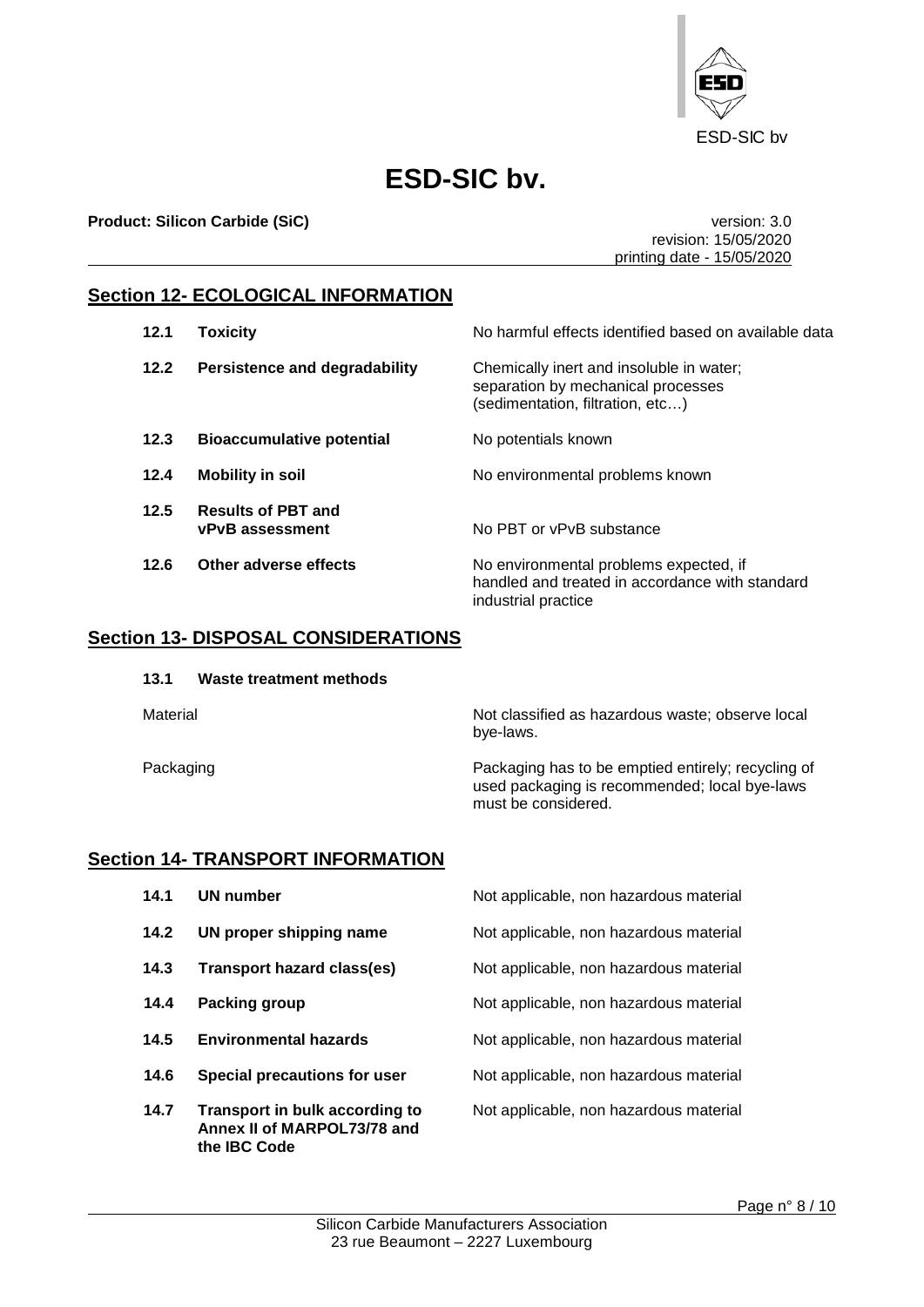

**Product: Silicon Carbide (SiC)** version: 3.0

revision: 15/05/2020 printing date - 15/05/2020

## **Section 15- REGULATORY INFORMATION**

| 15.1 | Safety, health and environmental<br>regulations/legislation specific for<br>the substance or mixture | SiC is not classified as a hazardous substance.<br>Labelling according to Regulation (EC)<br>N°1272/2008 is not required. |
|------|------------------------------------------------------------------------------------------------------|---------------------------------------------------------------------------------------------------------------------------|
| 15.2 | <b>Chemical Safety Assessment</b>                                                                    | Not relevant                                                                                                              |

## **Section 16- OTHER INFORMATION**

#### Labelling of SiC Products

Members of SiCMa have established on a voluntary basis a label which summarizes the main safety and health aspects related to the handling of SiC products. The label is attached as Annex 1 to this SDS.

Further Information sources

ACGIH review British Journal of Industrial Medicine : 1993, vol. 50, issue 9, part 1, pages 797-806 1993, vol. 50, issue 9, part 2, pages 807-813

*Abbreviations :*

ACGIH American Conference of Governmental Industrial Hygienists WEL Workplace exposure limits<br>
OFLY Cocupational Exposure lim Occupational Exposure limit value

*Disclaimer :*

To the best of our knowledge, the information contained in this SDS is accurate or is obtained from sources believed to be accurate. However, no liability, expressed or implied, is assumed for the accuracy or completeness of the information contained herein. Buyer assumes liability in its use of the material.

The product specification is contained in a separate product technical data sheet.